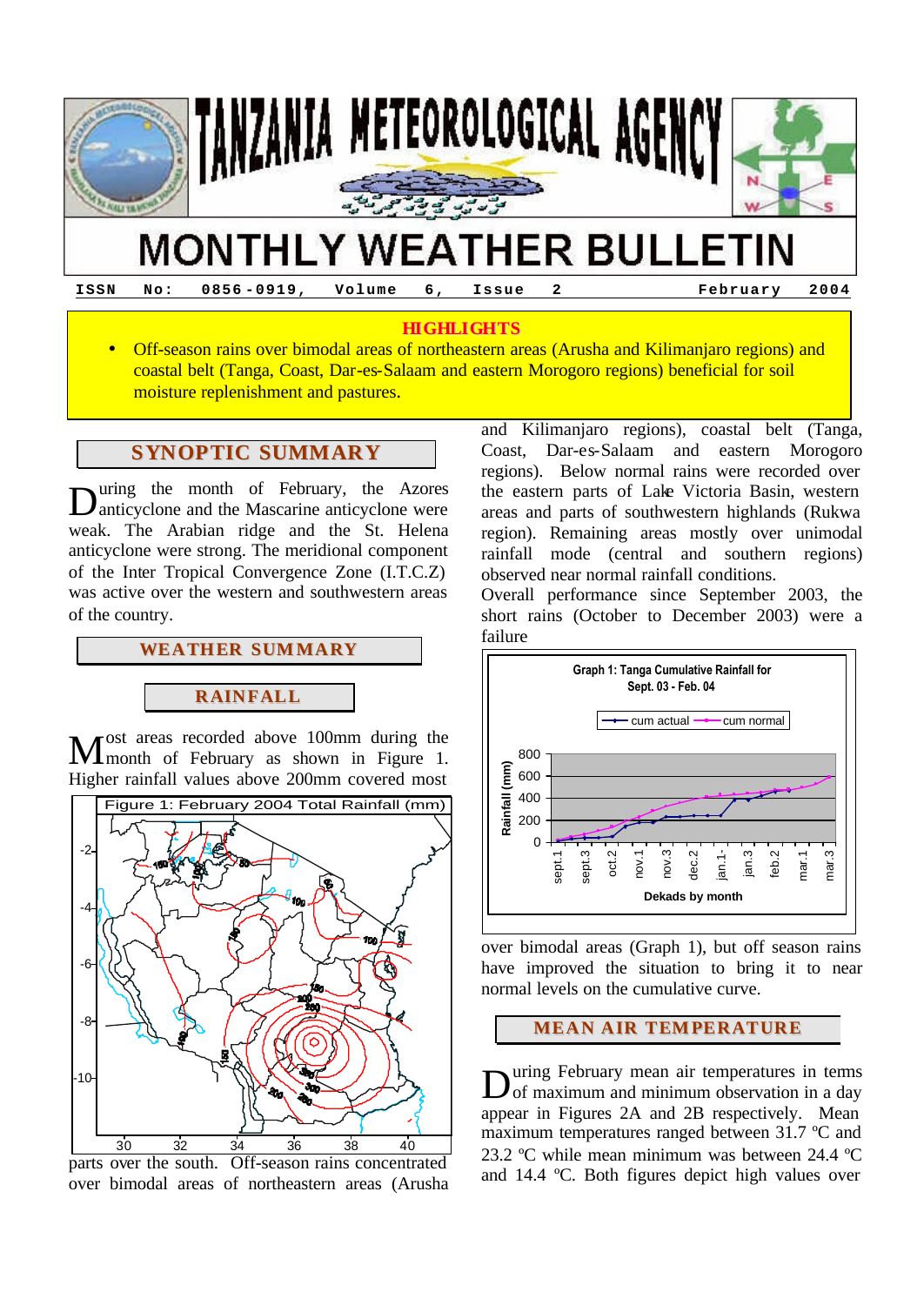**Volume 6, Issue 2 February 2004** 





generally also modified by altitude appear over the highlands. During the month lower values were over south western areas. Compared to the situation during January, there is no significant change as regards air temperature. in February.

## **SUNSHINE HOURS**

uring the month mean sunshine hours across the  $\mathbf{D}$ uring the month mean sunshine hours across the country ranged from about 5 to just above 8 hours/day as shown in Figure 3. Shorter durations of bright sunshine at less than 6 hrs/day were experienced over the highlands of southwestern



areas. Maximum bright sunshine hours were experienced over eastern areas and along a southeastern to northwestern axis stretching over parts of southern, central and western regions.

### **MEAN DAILY WINDSPEED**

ean wind speeds across the country ranged **M** ean wind speeds across the country ranged from about 3 to just above 8 km/hr as shown in Figure 4. Northeastern highlands recorded the highest wind speeds (9 km/hr at Same Met. Station),



while minimum speed at around 3 km/day stretched from Mahenge over the southwestern highlands to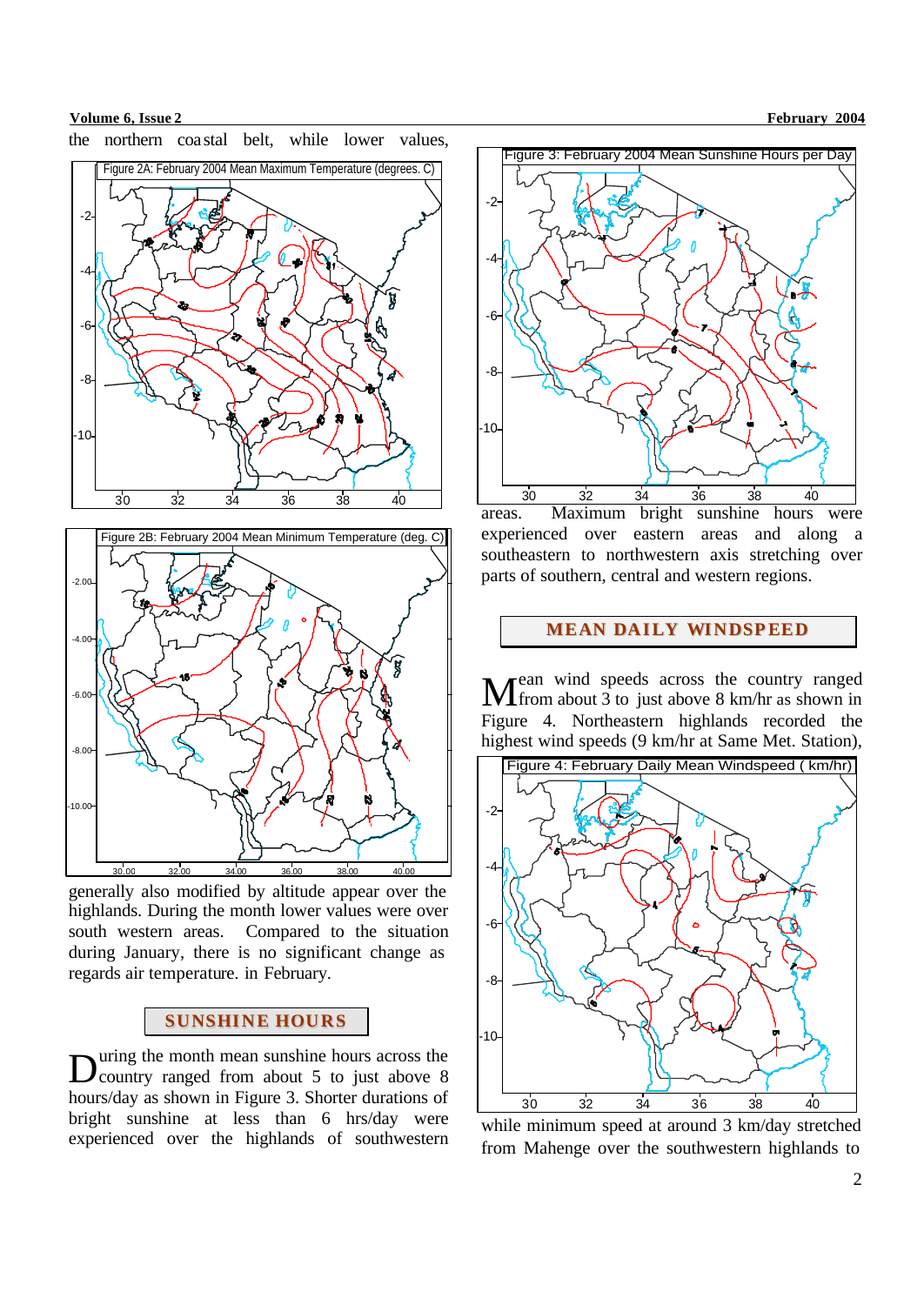#### **Volume 6, Issue 2 February 2004**

central areas (Singida) and also covered parts of western areas. Compared to the situation in January, no significant change appeared during February.

# **SATELLITE INFORMATION**

 $S$  atellite information during the month appears as<br>  $S$  in Figure 5, Normalized Difference Vegetation  $\sum$ in Figure 5, Normalized Difference Vegetation Index (NDVI) anomaly from the Spot satellite



depicting NDVI departure from the 5year average during the period. Large decreases were experienced over the Lake Victoria Basin, parts of northeastern areas and southern areas. Decreases over southern Morogoro spilling into western Lindi region raise concern as vegetating crops in the fields are approaching the maximum soil water demanding stage of flowering. On the other hand, increase in green cover concentrated over southern (Ruvuma, Iringa regions), central (bordering areas between Singida and Dodoma regions) and eastern areas (north Morogoro and Tanga regions).

Cold Cloud Durations (CCD) appear as in Figure 6 covering February 21 to 29. Durations of above 20 hours to a maximum of about 120 hours were observed across the country during the last 10 days of February. On average longer durations occurred in patches over southern areas in Iringa, Mtwara and parts of Ruvuma regions. The extent of deep cloud coverage across the whole country corresponds to the generally wetter conditions experienced during the period especially over bimodal areas of northern



coastal areas and northeastern areas.

### **AGROMETEOROLO GY**

ost of the crops in western, central and Most of the crops in western, central and southern regions of the country, where the rains are in full swing, were in advanced vegetative stage and in good condition. In the bimodal regions in Lake Zone, North-eastern and eastern regions land preparation and in some parts planting was being carried out in readiness for the long rains due to commence at various times during March.

Maize crop over unimodal rainfall areas (southern, southwestern and central regions) generally in good state has started to flower. But over western areas (western Tabora and Kigoma regions) the crop was being harvested including beans. Paddy being transplanted in Mbeya was in good condition.

Moisture replenishment from off seasonal rains over bimodal areas during the period benefited land preparations and perennials and improved pasture.

## **HYDROMETEOROLO GY**

ainfall that fell during the month contributed R ainfall that fell during the month contributed<br>R significantly to water levels in rivers and other water reservoirs in most parts of the country. Water levels in rivers and dams for water supply and